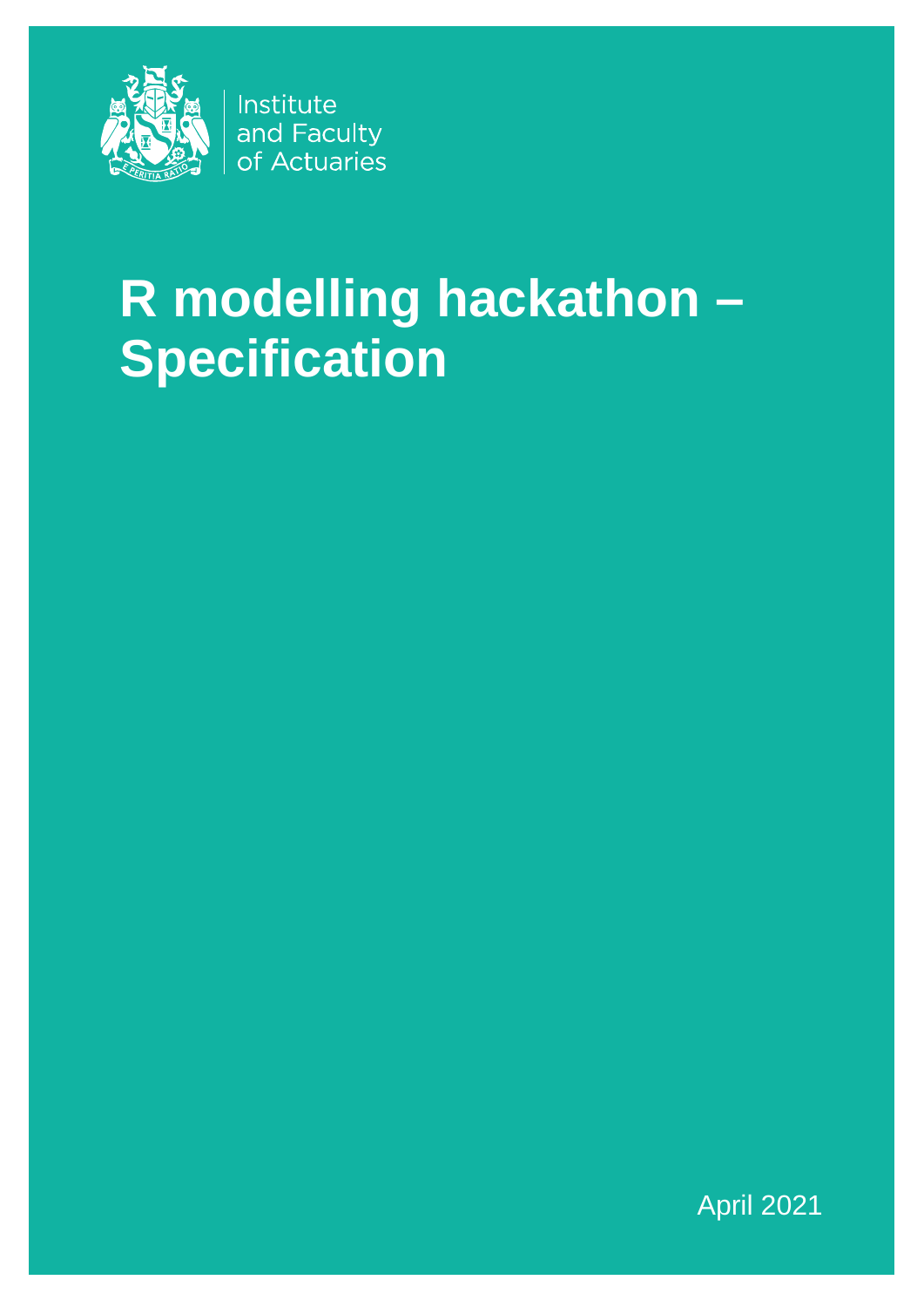## **Objective**

The "R number" is a very popular metric used in connection with COVID-19 and other infectious diseases. The objective of this exercise is to perform analysis to illustrate the issues relating to the use of the R number. The specific output would be a demonstration of the potential pitfalls of using R numbers to draw conclusions and make policy decisions.

The judges will evaluate the submissions across 4 key areas:

- 1. Data collection, validation, adjustment
- 2. Analysis
- 3. Results
- 4. Communication

The exercise is not intended to be a specific forecast of R numbers, but rather a critical examination of the R number and the implications for policy decision-making relating to the COVID-19 pandemic. In particular, the judges are looking for a specific critical evaluation of the inherent assumptions of homogeneity in:

- Susceptibility
- Infection; and
- Virulence.

Examples of correct or incorrect evaluation of R numbers could be supplied to illustrate these particular issues.

#### **Further detail**

The R number is the number of people that one person infected with COVID-19 infects. However, this R number:

- does not have a time period so does not give sufficient information to ascertain the number of concurrent infections
- does not technically differentiate between degrees of infection (asymptomatic, symptomatic, serious illness, critical illness, long illness, death).
- can vary by area, by time period, by human behaviour and by virus variant etc.
- is estimated from historical data and therefore by definition lags behind reality
- will have a variance around the true value in the normal statistical sense; and
- can be more volatile when the true value is low.

As a result of these disadvantages, policymakers need to be very cautious when making policy decisions based on estimated R numbers.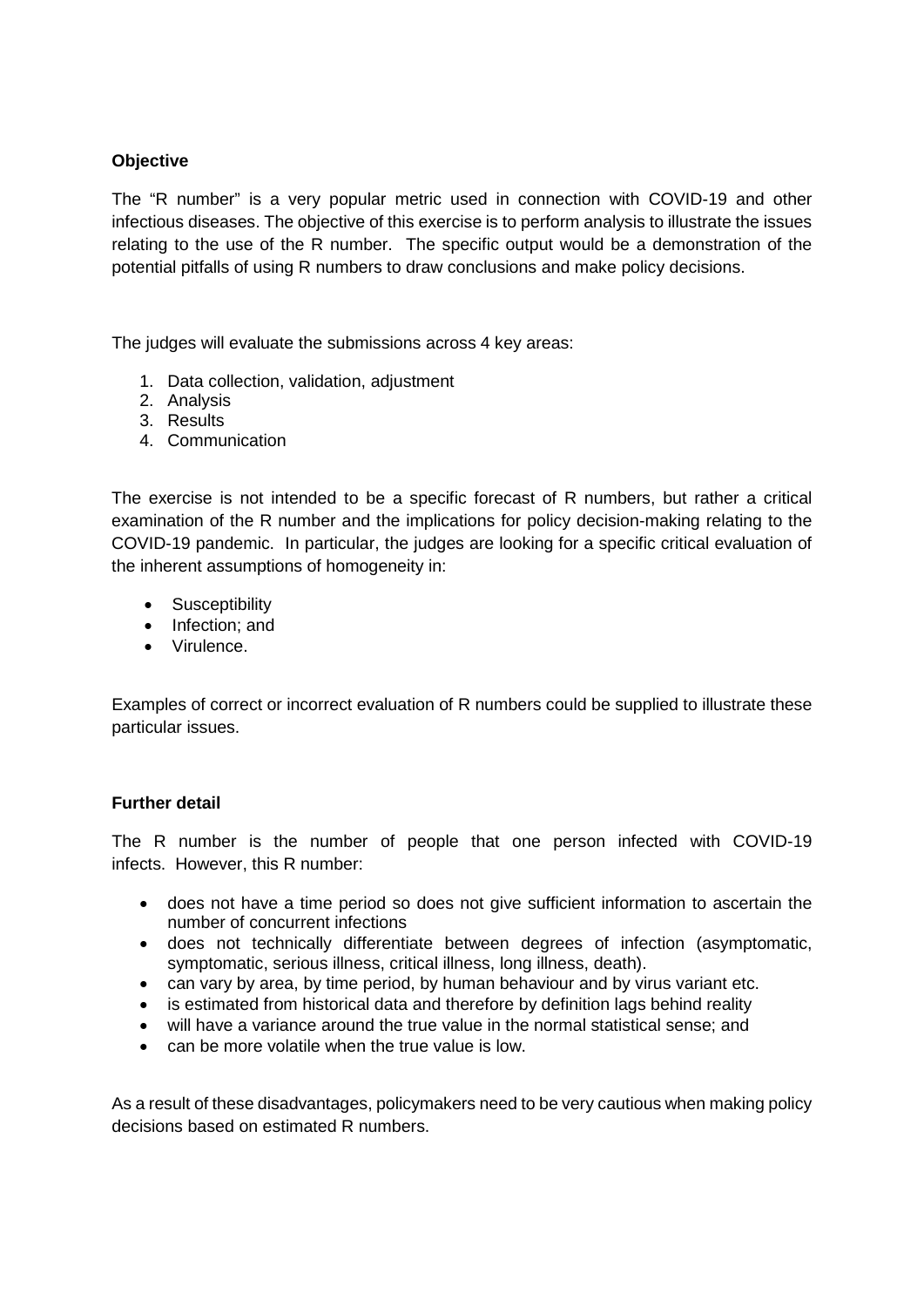The aim of this hackathon is to demonstrate the variability of the underlying components of the R number and how these components can, in aggregate, lead to potentially misleading estimates of the R number.

The following links are to specific UK government data. The data is caveated by some of the discussion on R values and statistical considerations.

- <https://www.gov.uk/guidance/the-r-value-and-growth-rate>
- <https://www.gov.uk/guidance/coronavirus-covid-19-statistics-and-analysis>
- [https://coronavirus.data.gov.uk/?\\_ga=2.50738857.1094791912.1618849071-](https://coronavirus.data.gov.uk/?_ga=2.50738857.1094791912.1618849071-320608074.1618849071) [320608074.1618849071](https://coronavirus.data.gov.uk/?_ga=2.50738857.1094791912.1618849071-320608074.1618849071)

As an example, the following paper by the Actuaries Response Group illustrates one of the confounding aspects - namely super-spreaders.

• [https://www.covid-arg.com/post/overdispersion-how-superspreading-drives-the](https://www.covid-arg.com/post/overdispersion-how-superspreading-drives-the-pandemic)[pandemic](https://www.covid-arg.com/post/overdispersion-how-superspreading-drives-the-pandemic)

Given the current events in India, studies of issues in that country would be of particular relevance. Some examples of data sources there would include the following free to use, and a reliable source for Confirmed, Deaths, Tests, Vaccinations (plus hospitalisations for some countries).

• <https://ourworldindata.org/covid-vaccinations>

Secondary data source, for variants, is outbreak.info:

• <https://outbreak.info/situation-reports>

This has a customisable analysis of the GISAID variant database. For India, last week it was straightforward to see the emergence of the B.1.617 variant. However, the data changed over the weekend; some counts of this variant was lost, and it now split over three variant reports: B.1.167, B.1.617.1 and B.1.167.2.

# **Submission**

Your answer should contain the following:

- references to any data used in the analysis (only publicly available data should be used)
- comments on the limitations of the data used
- analysis of the data to determine estimated R numbers
- theoretical models containing the main drivers of an R number
- illustration, by using these theoretical models, of the vast range of underlying circumstances possible to produce the following:
	- R number of 1
	- R number of 4.5
	- sudden change in R number due to new variant
	- impact of vaccines on the R number (across different age groups; susceptible groups; health groups etc)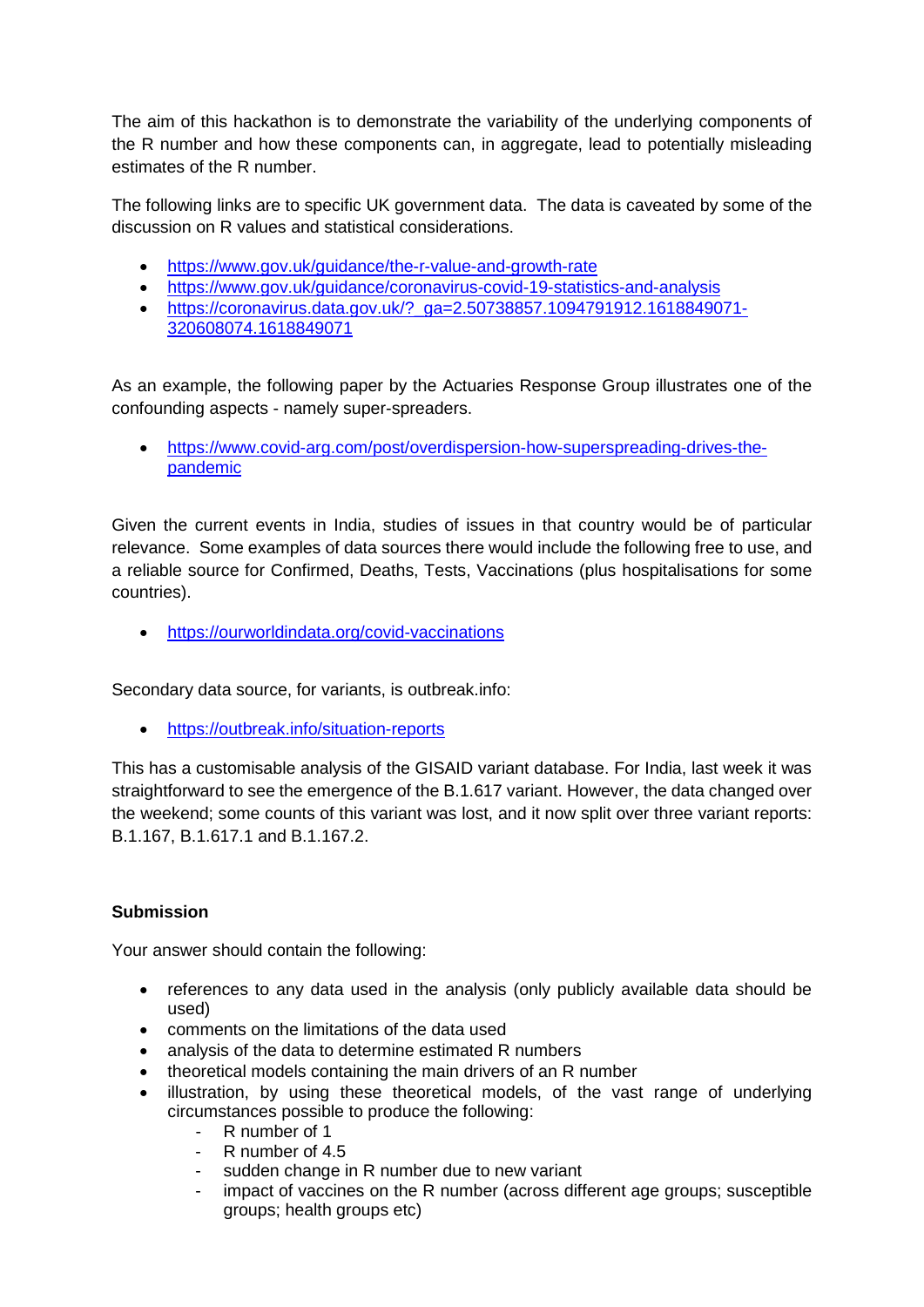- conclusions drawn from above analysis about the validity of publicly presented R numbers and the R number as a policy decision-making tool
- a communication of these findings aimed at an informed but non-expert, non-actuarial target audience. This communication will cover the conclusions derived from the analysis and the consequent concerns or otherwise of previously published conclusions in this area

Your submission should contain:

- 1. the data used
- 2. the models built and used
- 3. a report covering the above items, along with conclusions
- 4. a separate document of maximum 3 pages to cover the communication of the findings

The format of these should be Word or PDF for the documentation, Excel or CSV file for the data used, and the source code for the models actually built.

The judging panel will evaluate each submission on the following criteria:

- 1. The relevance of the data used and the appropriate caveats around the validity of the data used, including potential corrections required (10%)
- 2. The appropriateness of the modelling techniques used (15%)
- 3. The strength of support for the conclusions drawn based on the modelling of the data (25%)
- 4. The clarity and accuracy of the communication drafted to alert an interested audience to any material issues (50%)

Any decisions made by the judging panel will be final.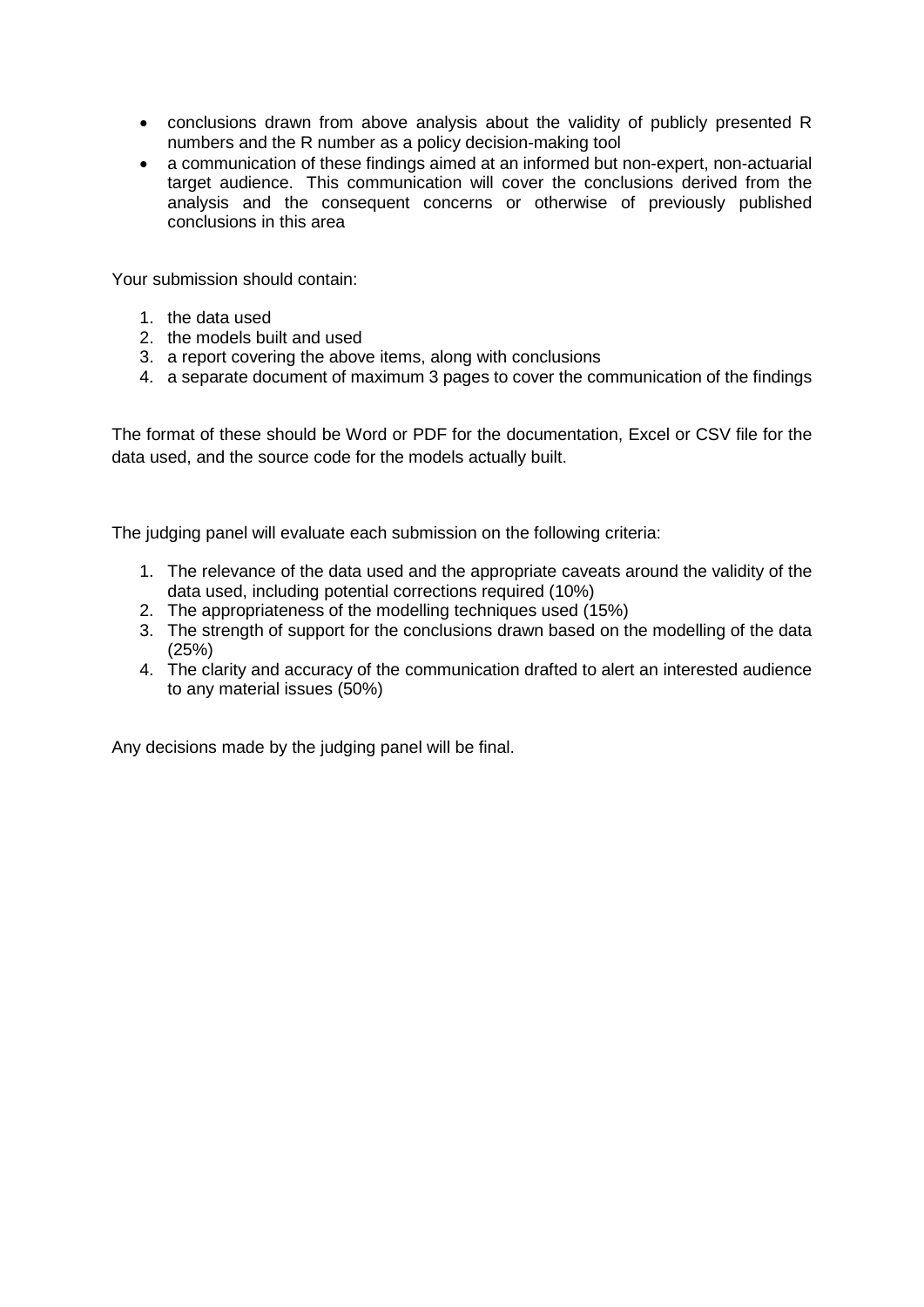*1. Does the data used need to be from the UK?*

No, any country or sub-population data can be used. We do however anticipate that many people will use UK data given the considerable amount of UK data available from reliable sources that has arisen over the past year. Due to current events we also believe that data for India would be of particular relevance.

- *2. Are there and restrictions on coding language/modelling style?* No, although it is unlikely that Excel would be suitable for the task. The team will not be penalised according to the language or style used, but rather evaluated in terms of the appropriateness of the language/modelling for the analysis required.
- *3. Does the modelling need to be deterministic, scenario based or stochastic?* There is no requirement around the nature of the analysis, but the analysis and its conclusion will be evaluated based on its completeness and robustness. For example, stochastic modelling can provide a significant amount of useful information, but the results can be relatively difficult to interpret and communicate. Similarly, deterministic methods would need to be carefully evaluated for sensitivity to key assumptions.
- *4. Does the output need to be in any particularly format, e.g. Word, PDF etc?* No specific format is required. However, the judges will be using standard computers across various platforms and thus PDF format files will be the most transportable across platforms and ensure limited ability for corruption.
- *5. Can additional questions and clarifications be answered?* Yes, additional clarifications will be answered. We suggest you accumulate as many of these as you can at one time to facilitate comprehensive answering. All questions and the answers will be circulated to all entrants.

### FAQs